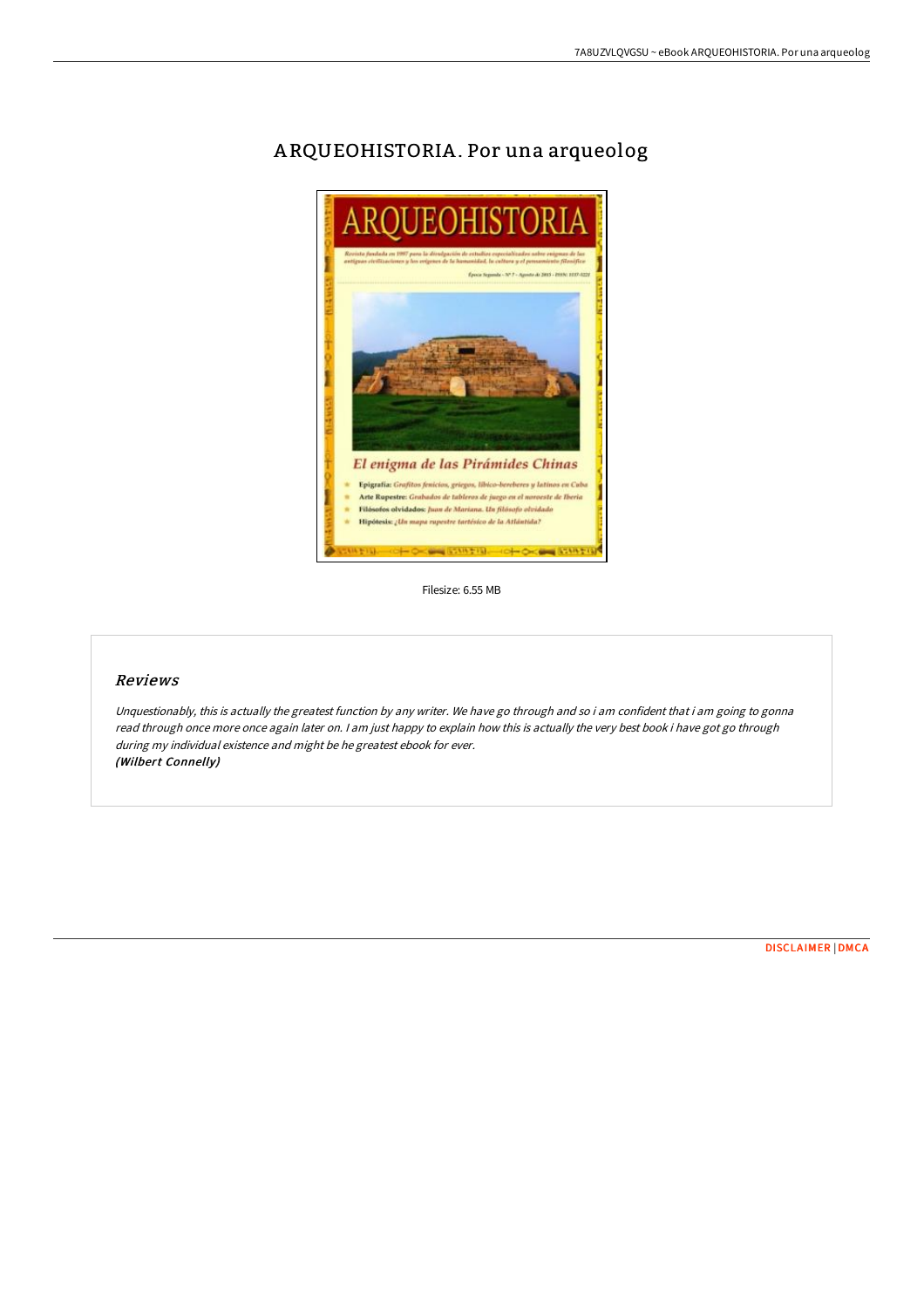#### ARQUEOHISTORIA. POR UNA ARQUEOLOG



CreateSpace Independent Publishing Platform. Paperback. Condition: New. This item is printed on demand. 68 pages. Dimensions: 11.0in. x 8.5in. x 0.2in.Revista ARQUEOHISTORIA. Por una Arqueologa Sin Fronteras - poca Segunda - n 7 - Agosto de 2015 - ISSN: 1137-5221 Versin en Blanco y Negro Revista fundada en 1997, especializada en Enigmas de las Antiguas Civilizaciones y los Orgenes de la Humanidad, la Cultura y el Pensamiento Filosfico. Edita: ArqueoHistoria and Sociedad Epigrfica Depsito legal: M-98821997 Contenido: El enigma de las Pirmides Chinas. . . . . . . . . . . 5 Grafitos Fenicios, Griegos, Lbico-Bereberes y Latinos en Cuba. . . . . . . . . . 16 La escena geogrfica sobre Atlantis ms antigua del occidente. . . . . . . . . . . . 24 Juan de Mariana (1536-1624) . . . . . . . . . . . 40 Los Grabados de Tableros de Juego al aire libre en el Noroeste de la Pennsula Ibrica . . . . . . . . . . . 43 El Dolmen de Taguasco, Cuba. . . . . . . . . . 52 I Jornadas de lengua y escritura ibrica. . . . . . . . . . 55 Un antiguo barco Libio en Cuba. . . . . . . . . . . 57 ESPACIO SOLIDARIO . . . . . . . . . . 60 International Dostoevsky Society (IDS) . . . . . . . . . . . 66 AGON. Grupo de Estudios Filosficos. . . . . . . . . . . 67 Research Interests: Phoenicians, Epigraphy (Archaeology), Greek Epigraphy, Paleography, Greek Paleography, Latin Epigraphy, Cuban History, Archaeology of the Iberian Peninsula, Petroglyphs and Pictographs, Anthropology of Cuba, Phoenician Punic...

B Read [ARQUEOHISTORIA.](http://techno-pub.tech/arqueohistoria-por-una-arqueolog.html) Por una arqueolog Online  $\rightarrow$ Download PDF [ARQUEOHISTORIA.](http://techno-pub.tech/arqueohistoria-por-una-arqueolog.html) Por una arqueolog